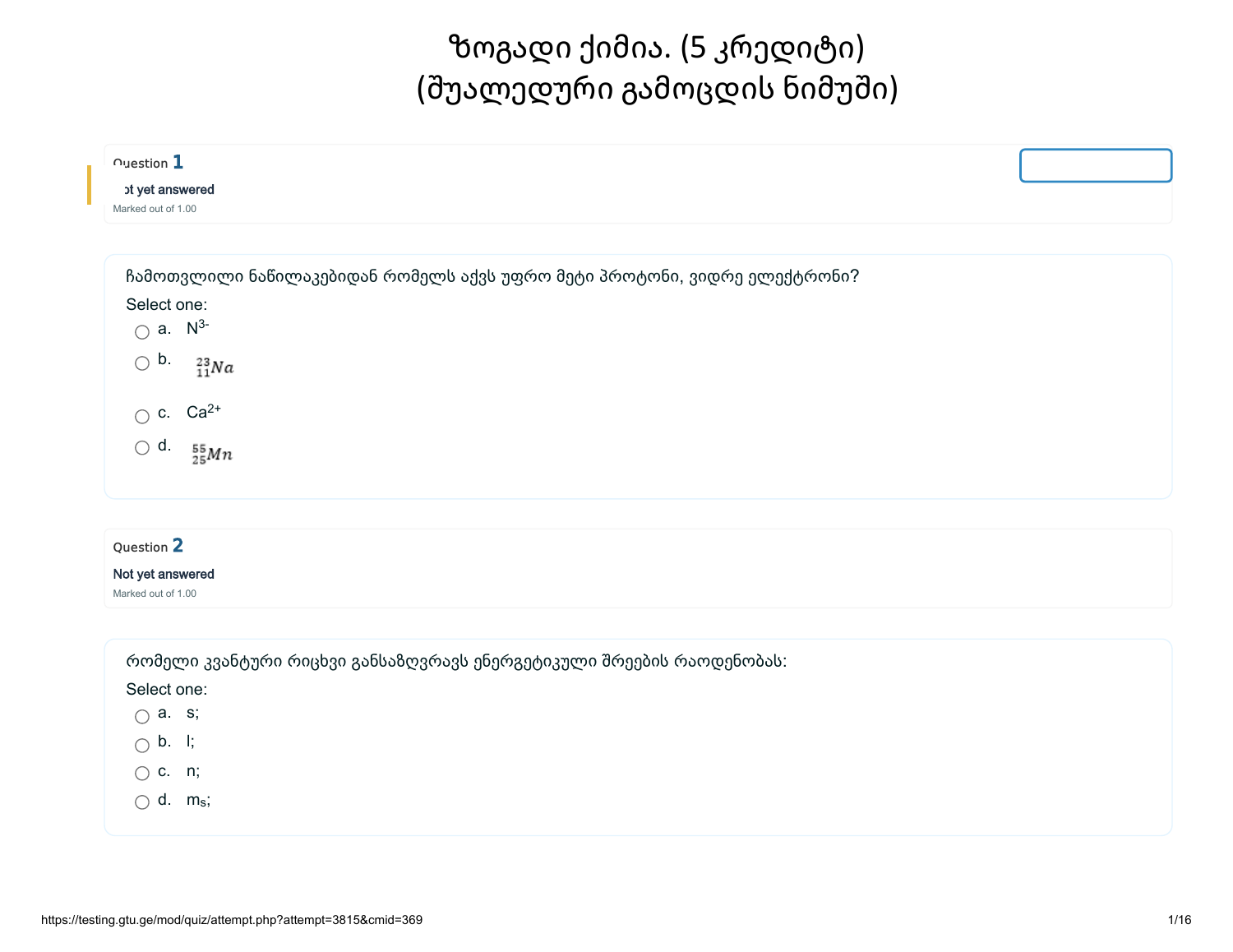| Not yet answered<br>თანაური ქვეჯგუფის ელემენტებს ევსებათ:<br>Select one:<br>$\bigcirc$ a. s;<br>$\bigcirc$ b. p;<br>$\bigcirc$ c. d; |  |
|--------------------------------------------------------------------------------------------------------------------------------------|--|
| Marked out of 1.00                                                                                                                   |  |
|                                                                                                                                      |  |
|                                                                                                                                      |  |
|                                                                                                                                      |  |
|                                                                                                                                      |  |
|                                                                                                                                      |  |
|                                                                                                                                      |  |
|                                                                                                                                      |  |
| $\bigcirc$ d. f ქვედონე                                                                                                              |  |

### Not yet answered

Marked out of 1.00

| რომელი ელემენტის ატომს შეესაბამება ელექტრონული ფორმულა 1s ${}^{2}$ 2s ${}^{2}$ 2p ${}^{6}$ 3s ${}^{2}$ 3p ${}^{6}$ 3d ${}^{5}$ 4s ${}^{1}$ : |  |  |
|----------------------------------------------------------------------------------------------------------------------------------------------|--|--|
|                                                                                                                                              |  |  |

- $\bigcirc$  a. Cr;
- $\bigcirc$  b. Ca;
- $\bigcirc$  c. Mn;
- $\bigcirc$  d. Al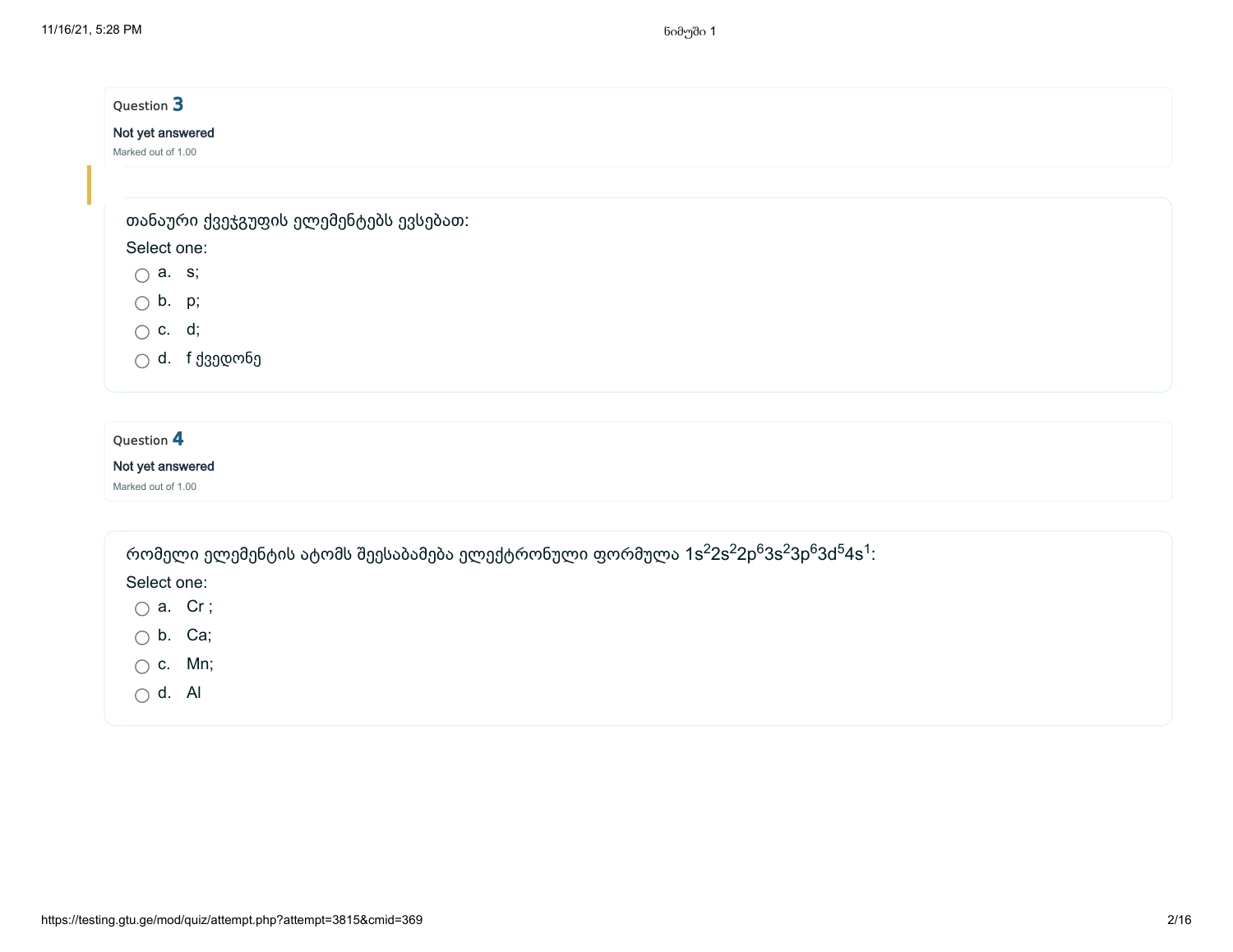| Question 5                                                                          |  |  |
|-------------------------------------------------------------------------------------|--|--|
| Not yet answered                                                                    |  |  |
| Marked out of 1.00                                                                  |  |  |
|                                                                                     |  |  |
|                                                                                     |  |  |
| კომპლექსურ ნაერთში: K <sub>3</sub> [Cr(CN) <sub>6</sub> ] ცენტრალური ატომის მუხტია: |  |  |
| Select one:                                                                         |  |  |
| $\bigcirc$ a. +3                                                                    |  |  |
| $\bigcirc$ b. -3                                                                    |  |  |
|                                                                                     |  |  |
| $\bigcirc$ c. +1                                                                    |  |  |
| $\bigcirc$ d. +2                                                                    |  |  |
|                                                                                     |  |  |

### Not yet answered

Marked out of 1.00

ელემენტი რიგითი ნომრით 25 - მდებარეობს: Select one:

- $\bigcirc$  a. III პერიოდის IV თანაურ ქვეჯგუფში;
- $\bigcirc$  b. IV პერიოდის VII თანაურ ქვეჯგუფში;
- $\bigcirc$  c. V პერიოდის I თანაურ ქვეჯგუფში.
- $\bigcirc$  d. V პერიოდის II თანაურ ქვეჯგუფში;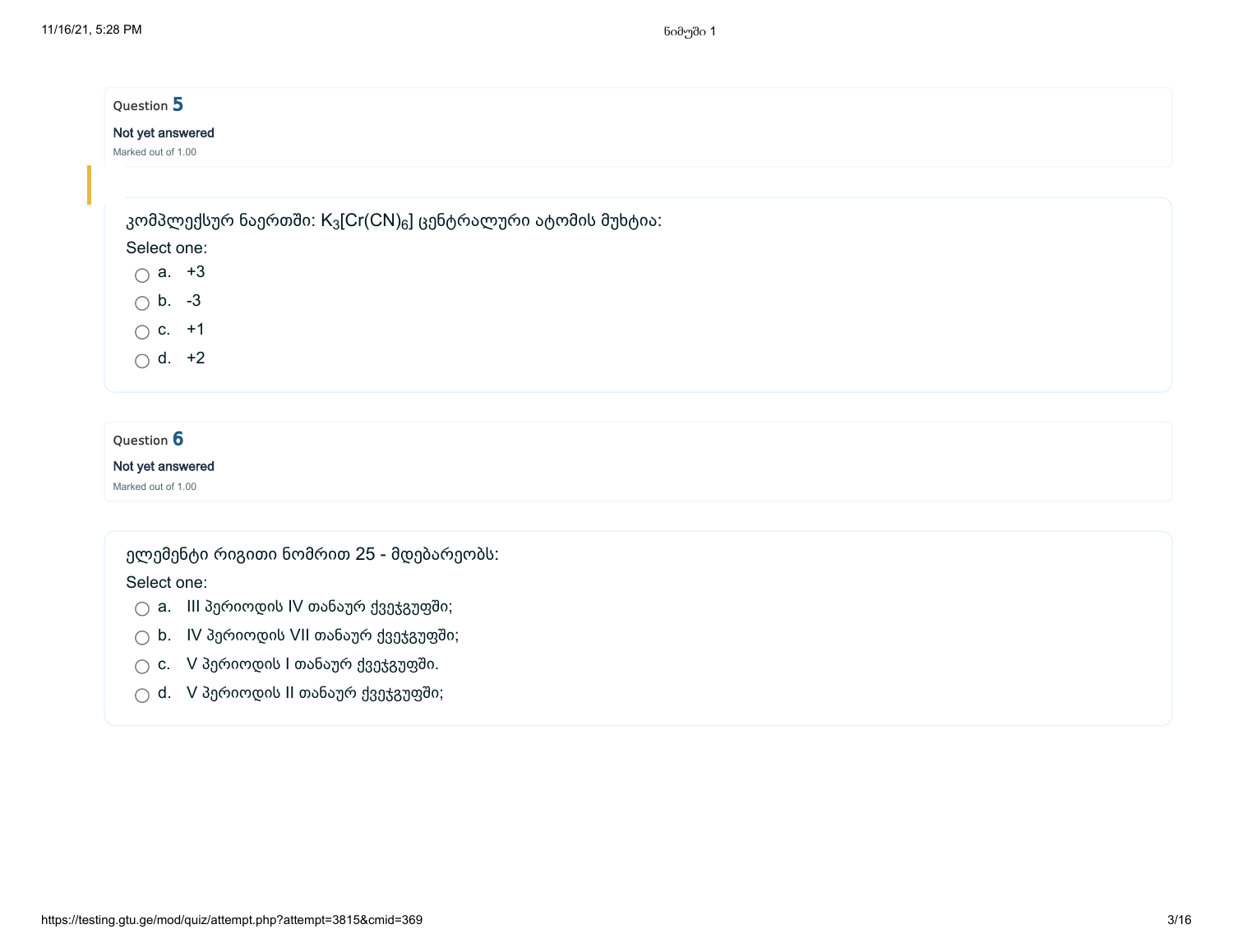| Question 7                                                     |  |  |
|----------------------------------------------------------------|--|--|
| Not yet answered                                               |  |  |
| Marked out of 1.00                                             |  |  |
| კომპლექსური ნაერთი K <sub>3</sub> [Fe(CN) <sub>6</sub> ] არის: |  |  |
| Select one:                                                    |  |  |
| ნეიტრალური<br>$\bigcirc$ a.                                    |  |  |
| $\bigcirc$ ხ. კატიონური                                        |  |  |
| ანიონური<br>$\bigcirc$ c.                                      |  |  |
|                                                                |  |  |
| Question 8                                                     |  |  |
| Not yet answered                                               |  |  |
| Marked out of 1.00                                             |  |  |
| ელემენტთა ლითონური თვისებები იზრდება რიგში:                    |  |  |
| Select one:                                                    |  |  |
| $\bigcirc$ a. TI In Ga AI                                      |  |  |
| $\bigcirc$ b. Pb Sn Ge Si                                      |  |  |
| $\bigcirc$ c. LiKCs Fr                                         |  |  |
| $\bigcirc$ d. Ba Sr Ca Mg                                      |  |  |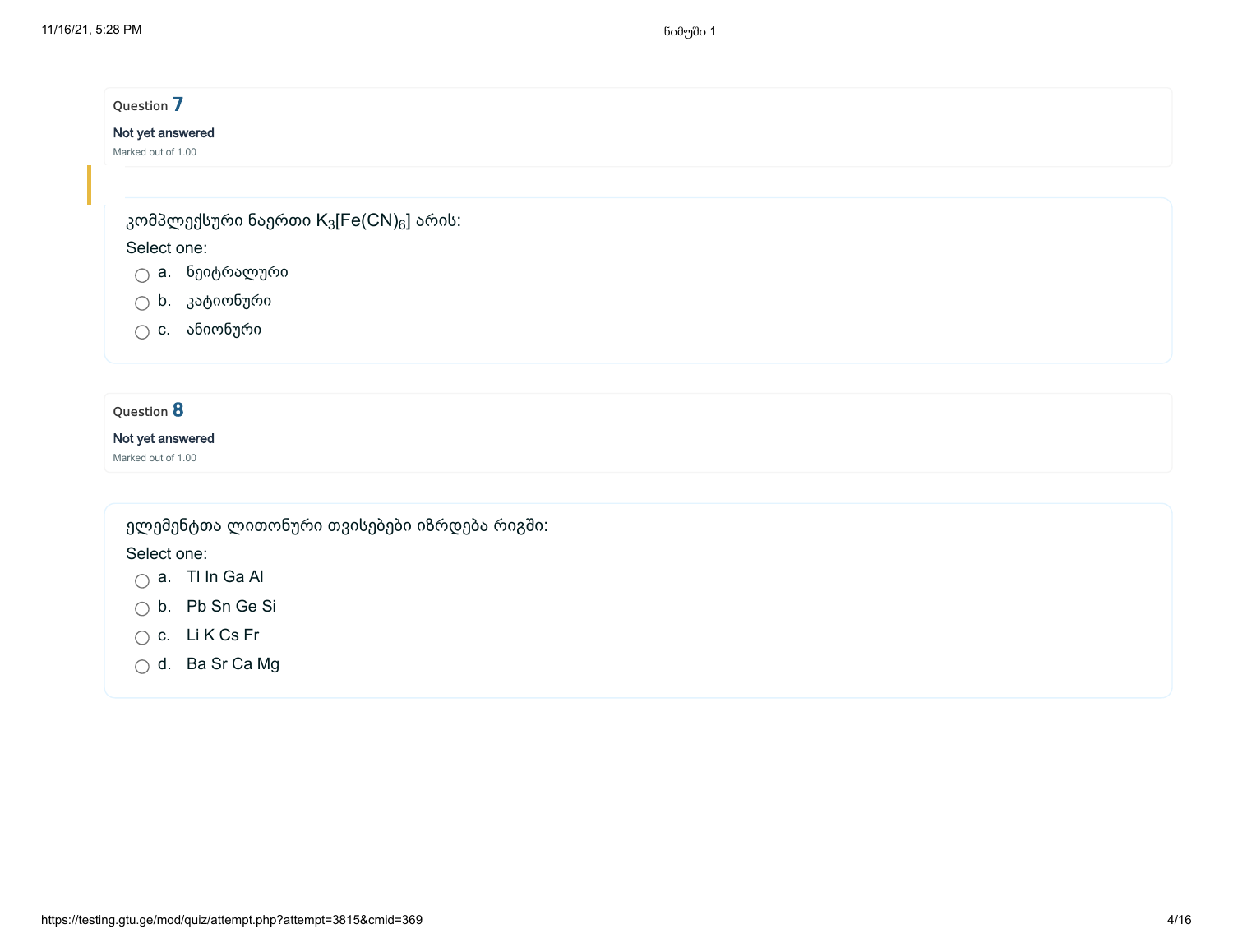| Question 9                                       |                                                                                                                  |  |  |
|--------------------------------------------------|------------------------------------------------------------------------------------------------------------------|--|--|
| Not yet answered                                 |                                                                                                                  |  |  |
| Marked out of 1.00                               |                                                                                                                  |  |  |
|                                                  |                                                                                                                  |  |  |
|                                                  | კომპლექსურ ნაერთში [Co(NH <sub>3</sub> ) <sub>3</sub> Cl <sub>3</sub> ] ცენტრალური ატომის საკოორდინაციო რიცხვია: |  |  |
| Select one:                                      |                                                                                                                  |  |  |
| $\bigcap$ a. 6                                   |                                                                                                                  |  |  |
| $\bigcirc$ b. 3                                  |                                                                                                                  |  |  |
| $\bigcirc$ c. +3                                 |                                                                                                                  |  |  |
| $\bigcirc$ d. +6                                 |                                                                                                                  |  |  |
|                                                  |                                                                                                                  |  |  |
|                                                  |                                                                                                                  |  |  |
| <b>10</b><br>the contract of the contract of the |                                                                                                                  |  |  |

### Not yet answered

Marked out of 1.00

ქვემოთ აღნიშნულ ელემენტთა მწკრივებიდან, რომელი მათგანია დალაგებული ატომის რადიუსის ზრდის მიხედვით:

- a. Te Se S O
- $\bigcirc$  b. P As Sb N
- $\bigcirc$  c. In Ga Al B
- d. K Ca Mg Be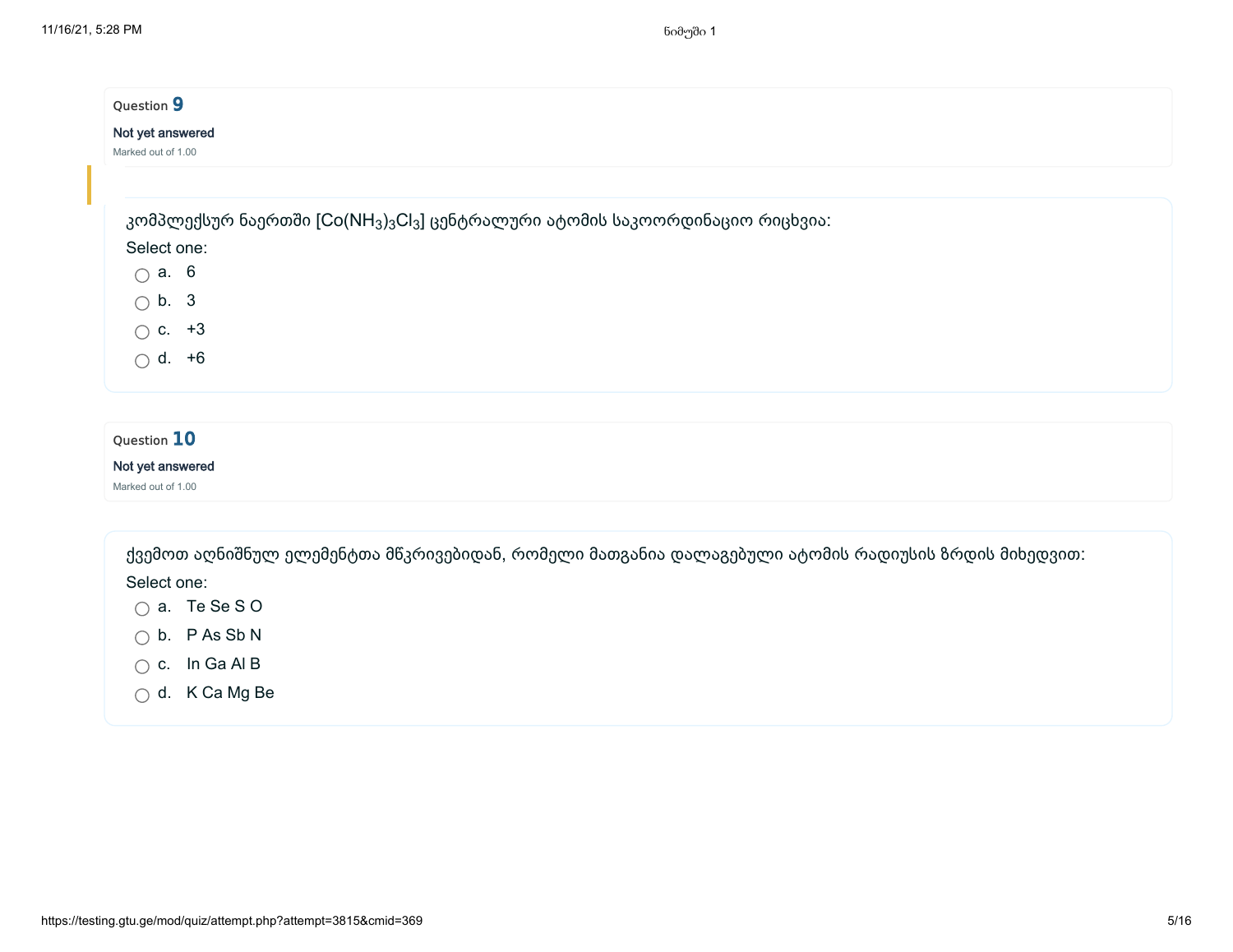| Question 11                                                                                    |  |
|------------------------------------------------------------------------------------------------|--|
| Not yet answered                                                                               |  |
| Marked out of 1.00                                                                             |  |
|                                                                                                |  |
| ქვემოთ აღნიშნული ელემენტებიდან, რომელ მათგანს გააჩნია გარე ენერგეტიკულ დონეზე ექვსი ელექტრონი? |  |
| Select one:                                                                                    |  |
| $\bigcap$ a. N                                                                                 |  |
| $\bigcirc$ b. S                                                                                |  |
| $\bigcap$ c. Sb                                                                                |  |
| $\bigcap$ d. Si                                                                                |  |
|                                                                                                |  |
| Question 12                                                                                    |  |
| Not yet answered                                                                               |  |
| Marked out of 1.00                                                                             |  |

საზიარო ელექტრონული წყვილებით დამყარებულ ბმას ეწოდება:

- a. წყალბადური
- $\bigcirc$  b. კოვალენტური;
- $\bigcirc$  c. იონური;
- $\bigcirc$  d. მეტალური;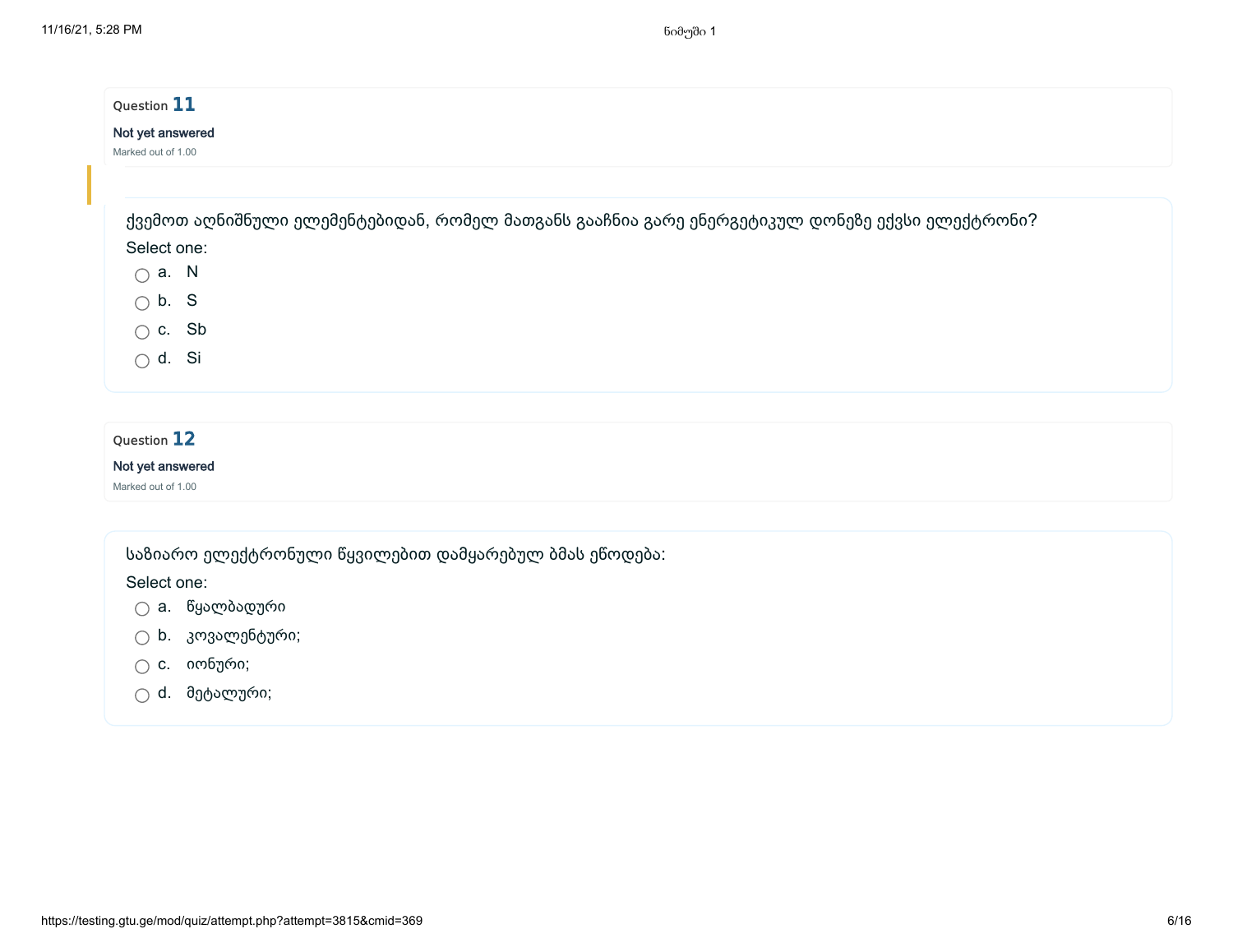| Question 13           |                                                               |  |
|-----------------------|---------------------------------------------------------------|--|
| Not yet answered      |                                                               |  |
| Marked out of 1.00    |                                                               |  |
|                       |                                                               |  |
|                       | რომელ ატომებს შორის წარმოიქმნება არაპოლარული კოვალენტური ბმა? |  |
| Select one:           |                                                               |  |
| $\bigcirc$ a. Cl, Cl; |                                                               |  |
| $\bigcirc$ b. Mg, O;  |                                                               |  |
| $\bigcirc$ c. Ca, Cl  |                                                               |  |
| $\bigcirc$ d. H, CI;  |                                                               |  |
|                       |                                                               |  |
|                       |                                                               |  |
| Question 14           |                                                               |  |
| Not yet answered      |                                                               |  |

Marked out of 1.00

რომელი ტიპის ჰიბრიდზაცია გვხვდება მეთანის  $\mathsf{CH}_4$  მოლეკულაში:

Select one:

a.  $sp^3$ ;

b.  $sp^3d$ 

 $\bigcirc$  c. sp;

d.  $sp^2$ ;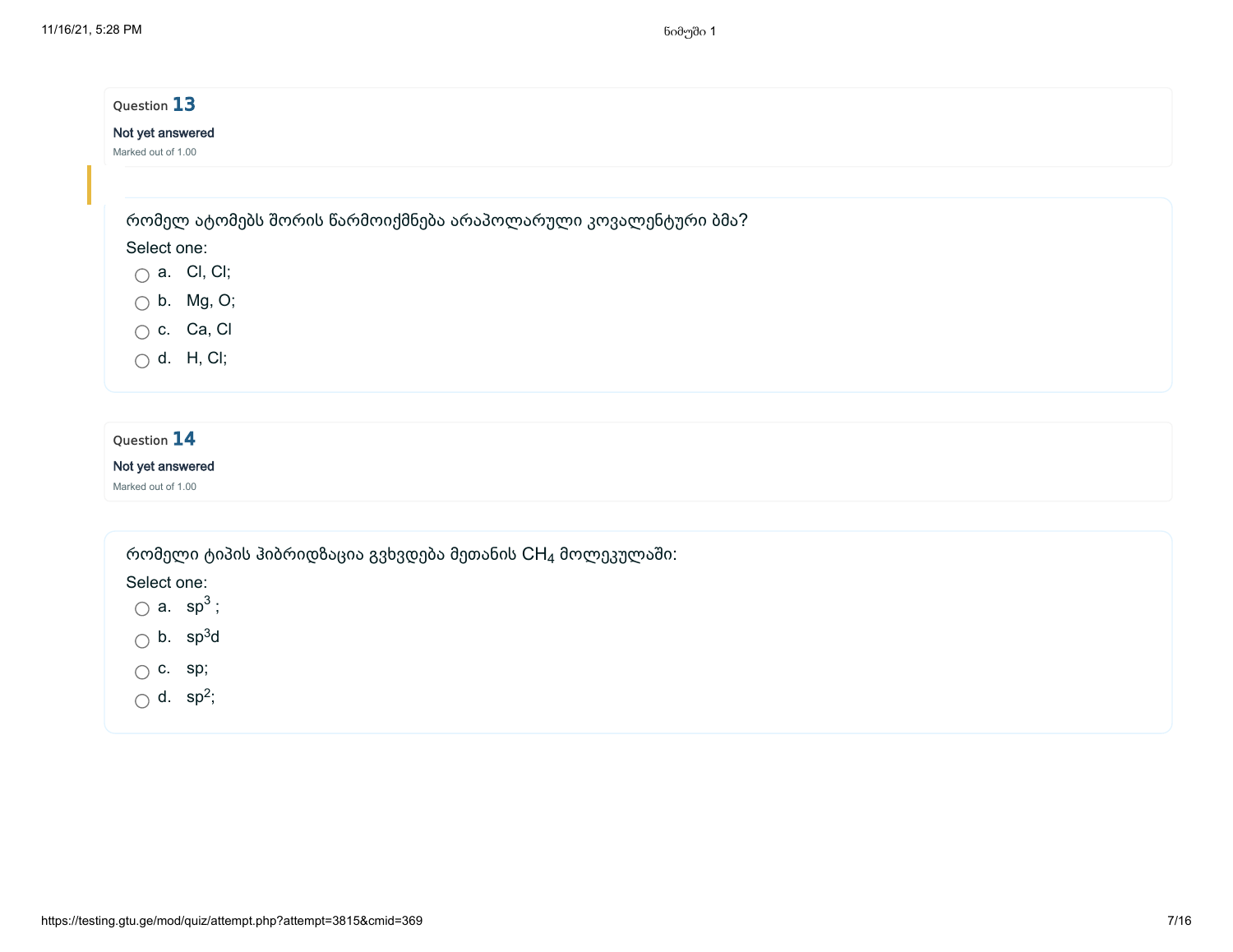| Question 15<br>Not yet answered<br>Marked out of 1.00 |                                                                                              |
|-------------------------------------------------------|----------------------------------------------------------------------------------------------|
|                                                       |                                                                                              |
|                                                       | სხვადასხვა ნიშნით დამუხტულ იონებს შორის ელექტრონული მიზიდვის ძალებით დამყარებულ ბმა ეწოდება: |
| Select one:                                           |                                                                                              |
| ∩                                                     | a. ლითონური;                                                                                 |
| b.<br>$\bigcap$                                       | კოვალენტური;                                                                                 |
| C.<br>∩                                               | იონური;                                                                                      |
| ∩                                                     | d. წყალბადური                                                                                |
|                                                       |                                                                                              |
| Question 16                                           |                                                                                              |

#### Not yet answered

Marked out of 1.00

ბმა, რომელიც ხორციელდება ერთი ატომის ორელექტრონიანი ღრუბლის და მეორე ატომის თავისუფალი ორბიტალის ხარჯზე არის:

- $\bigcirc$  a. იონური;
- b. წყალბადური
- c. დონორულ-აქცეპტორული;
- d. ლითონური;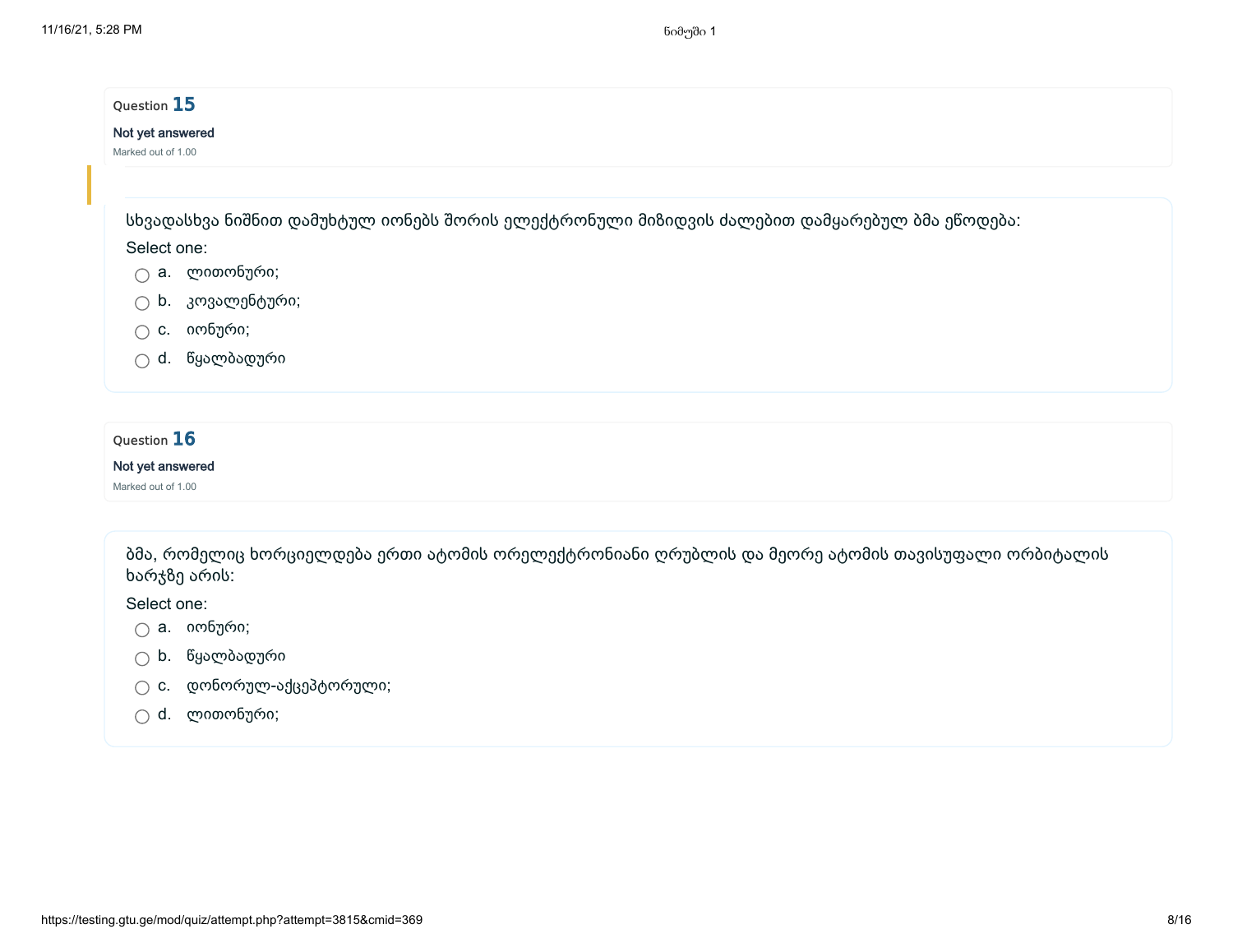| Question 17                                                                                                                               |  |
|-------------------------------------------------------------------------------------------------------------------------------------------|--|
| Not yet answered                                                                                                                          |  |
| Marked out of 1.00                                                                                                                        |  |
| ბმას, რომელიც წარმოიქმნება ერთი მოლეკულის წყალბადის ატომისა და მეორე მოლეკულის ძლიერ ელექტროუარყოფით<br>ელემენტების ატომს შორის, ეწოდება: |  |
| Select one:                                                                                                                               |  |
| a. კოვალენტური<br>$\bigcap$                                                                                                               |  |
| b. ლითონური<br>∩                                                                                                                          |  |
| c. წყალბადური                                                                                                                             |  |
| d. იონური                                                                                                                                 |  |
|                                                                                                                                           |  |
| Question 18                                                                                                                               |  |
| Not yet answered                                                                                                                          |  |
| Marked out of 1.00                                                                                                                        |  |

რომელი ელემენტები წარმოქმნიან მხოლოდ ფუძე ოქსიდებს:

Select one:

a. Al, K, Mg

- $\bigcirc$  b. N, C, P
- c. Ca, Na, Zn
- $\bigcirc$  d. Na, Ca, Mg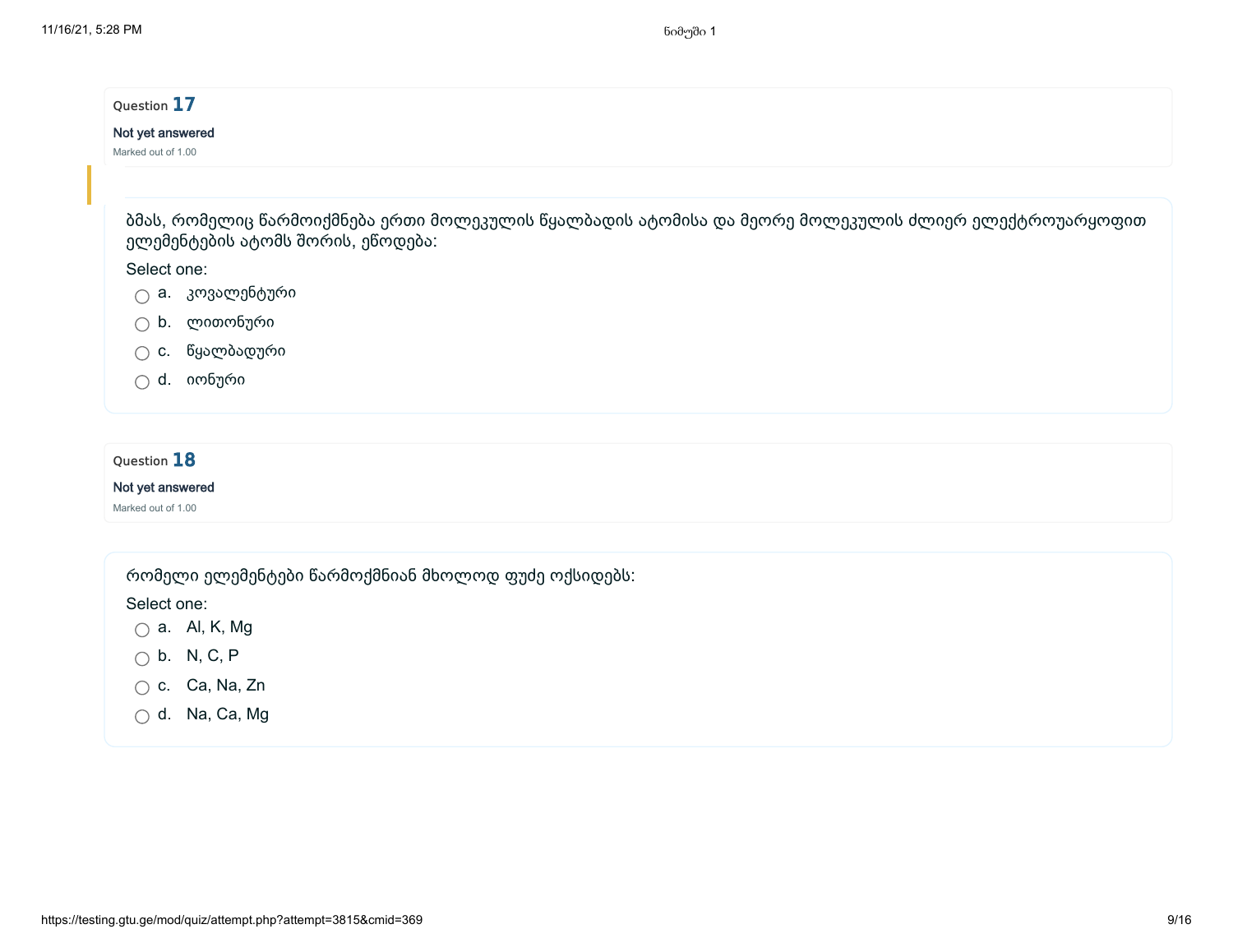| Question 19                                                                                     |  |
|-------------------------------------------------------------------------------------------------|--|
| Not yet answered                                                                                |  |
| Marked out of 1.00                                                                              |  |
|                                                                                                 |  |
| ფუძე ეწოდება რთულ ნივთიერებას, რომელიც შედგება:                                                 |  |
| Select one:                                                                                     |  |
| a. ლითონის ატომისა და ჟანგბადის ატომებისგან<br>∩                                                |  |
| $\bigcirc$ b. დითონის ერთი ატომისა და მასთან შეერთებული ერთი ან რამდენიმე ჰიდროქსილის ჯგუფისგან |  |
| c. ლითონის ატომებისა და მჟავური ნაშთებისგან                                                     |  |
| $\bigcirc$ d. $\,$ წყალბადის ატომებისგან და მჟავას ნაშთისაგან                                   |  |

### Not yet answered

Marked out of 1.00

რომელი ნივთიერებების ურთიერთქმედების შედეგად მიიღება წყალში ხსნადი ფუძე:

- a.  $CuCl<sub>2</sub> + NaOH \rightarrow$
- b.  $MgCO<sub>3</sub> + NaOH \rightarrow$
- c.  $NaCl + AgNO<sub>3</sub>\rightarrow$
- d. BaO +  $H_2O \rightarrow$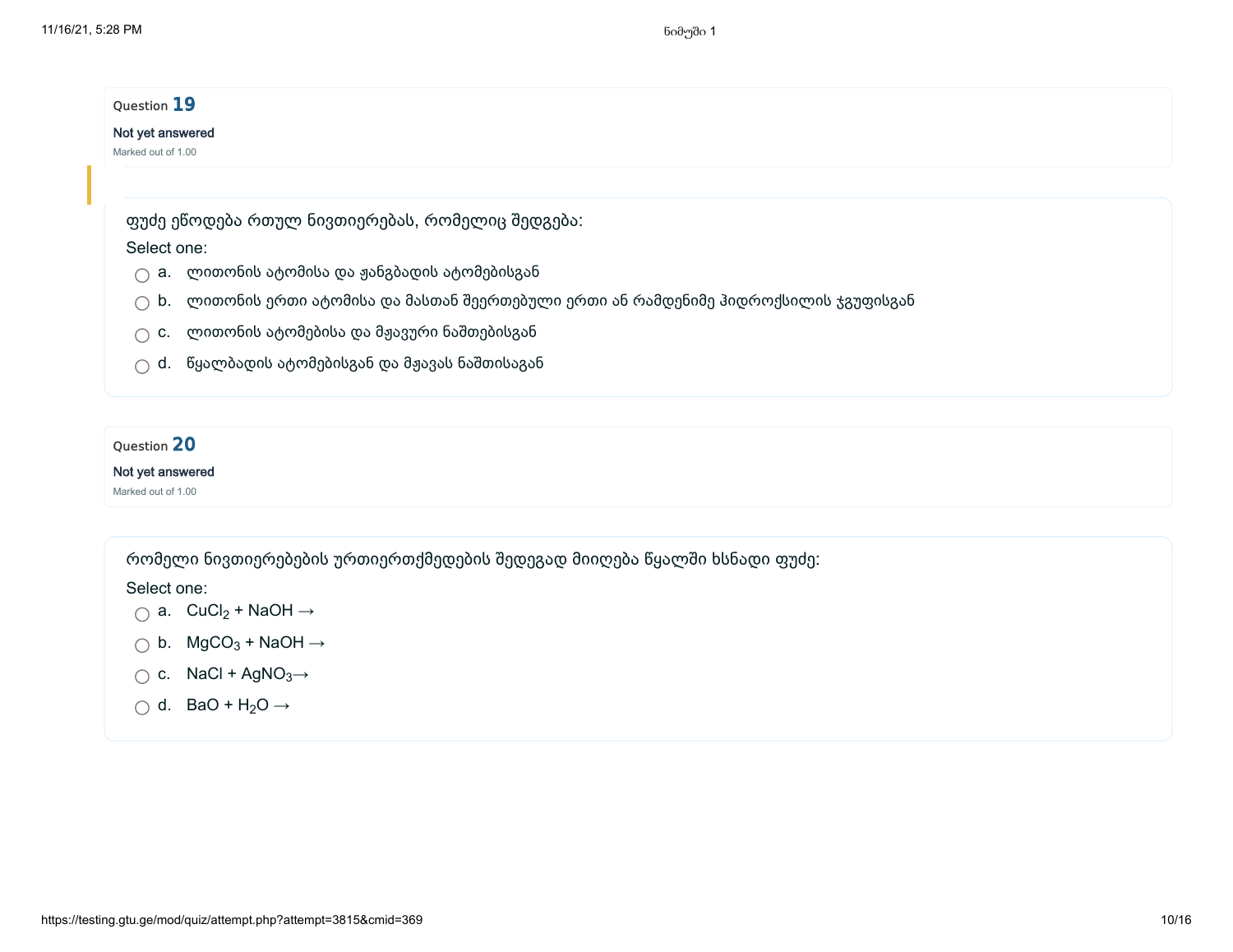| Question 21        |                                                                                                         |
|--------------------|---------------------------------------------------------------------------------------------------------|
| Not yet answered   |                                                                                                         |
| Marked out of 1.00 |                                                                                                         |
|                    |                                                                                                         |
|                    | რომელი განმარტებაა სწორი: მჟავა ეწოდება რთულ ნივთიერებას, რომელიც შედგება:                              |
| Select one:        |                                                                                                         |
|                    | a. წყალბადის ატომებისა და მჟავური ოქსიდისგან                                                            |
|                    | $\bigcirc$ b. $\;$ ლითონის ატომებით ჩანაცვლების უნარის მქონე წყალბადის ატომებისგან და მჟავური ნაშთისგან |
| C.                 | ლითონის და წყალბადის ატომებისგან და მჟავური ნაშთისგან                                                   |
| $\wedge$ d.        | ლითონის ატომებისგან და მჟავური ნაშთისგან                                                                |

### Not yet answered

Marked out of 1.00

რა ნივთიერებები მიიღება მჟავების ურთიერთქმედებით ფუძეებთან:

- $\bigcirc$  a. მარილი და მჟავური ოქსიდი
- b. მარილი და წყალი
- c. ფუძე ოქსიდი და მარილი
- $\bigcirc$  d. ახალი მარილი და ახლი მჟავა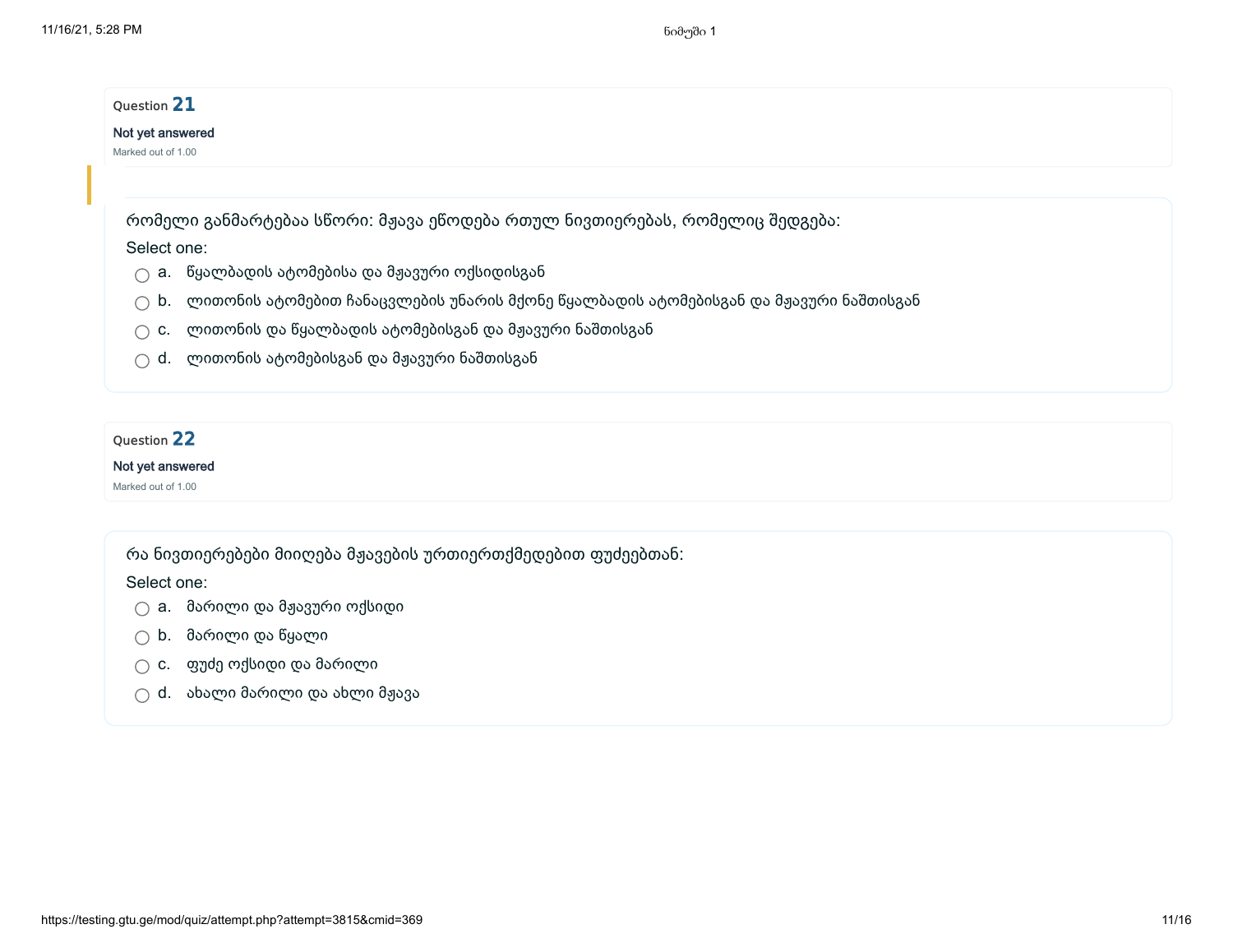# Question 23 Not yet answered Marked out of 1.00

 $\rm{MgO,~Cr(OH)_3,~Na_2CO_3,~H_3PO_4}$  ნივთიერებათა მოლეკულური მასების მნიშვნელობები შესაბამისად ტოლია:

### Select one:

- $\bigcap$  a. 71, 40, 83, 58
- $\bigcirc$  b. 40, 103, 106, 98
- $\bigcap$  c. 68, 115, 125, 95
- d. 81, 108, 126, 67

# Question 24

### Not yet answered

Marked out of 1.00

### რომელია სრული მარილი?

- a. Cr(OH)<sub>2</sub>Br
- b.  $Ca(HCO<sub>3</sub>)<sub>2</sub>$
- c.  $Ca_3(PO_4)_2$
- d. KHSO<sub>4</sub>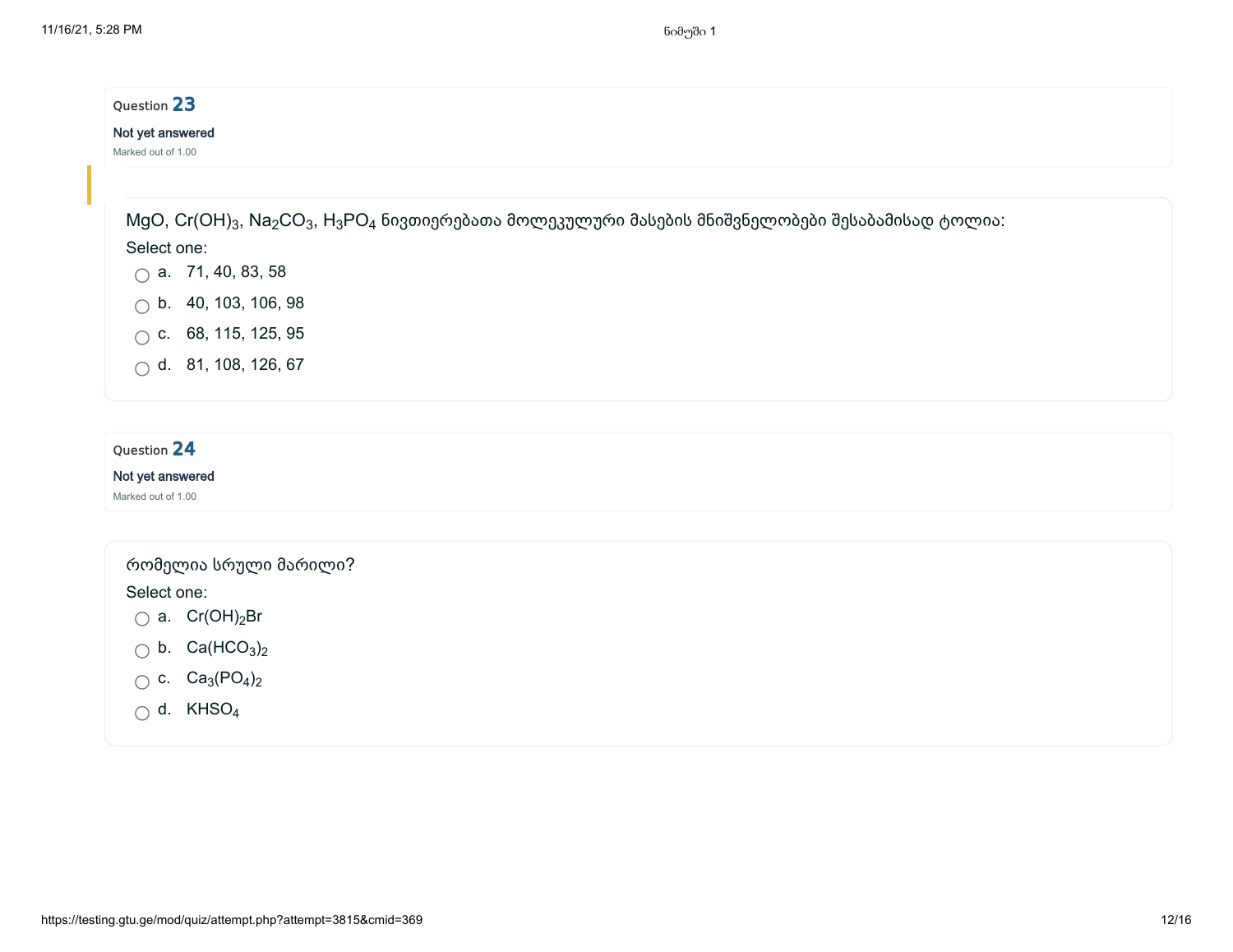| Question 25          |                                                         |  |  |
|----------------------|---------------------------------------------------------|--|--|
| Not yet answered     |                                                         |  |  |
| Marked out of 1.00   |                                                         |  |  |
|                      |                                                         |  |  |
|                      | რამდენი გრამია 5 მოლი გოგირდწყალბადი H <sub>2</sub> S ? |  |  |
| Select one:          |                                                         |  |  |
| $\bigcirc$ a. 170;   |                                                         |  |  |
| b. 210<br>$\bigcirc$ |                                                         |  |  |
| $\circ$ c. 160;      |                                                         |  |  |
| $\bigcirc$ d. 100;   |                                                         |  |  |
|                      |                                                         |  |  |
|                      |                                                         |  |  |
| Question 26          |                                                         |  |  |

### Not yet answered

Marked out of 1.00

# რომელია მჟავა მარილი?

- a. BaCl<sub>2</sub>
- b.  $\text{Al}(\text{OH})_2$ Cl
- c. KHSO 4
- d. MgSO 4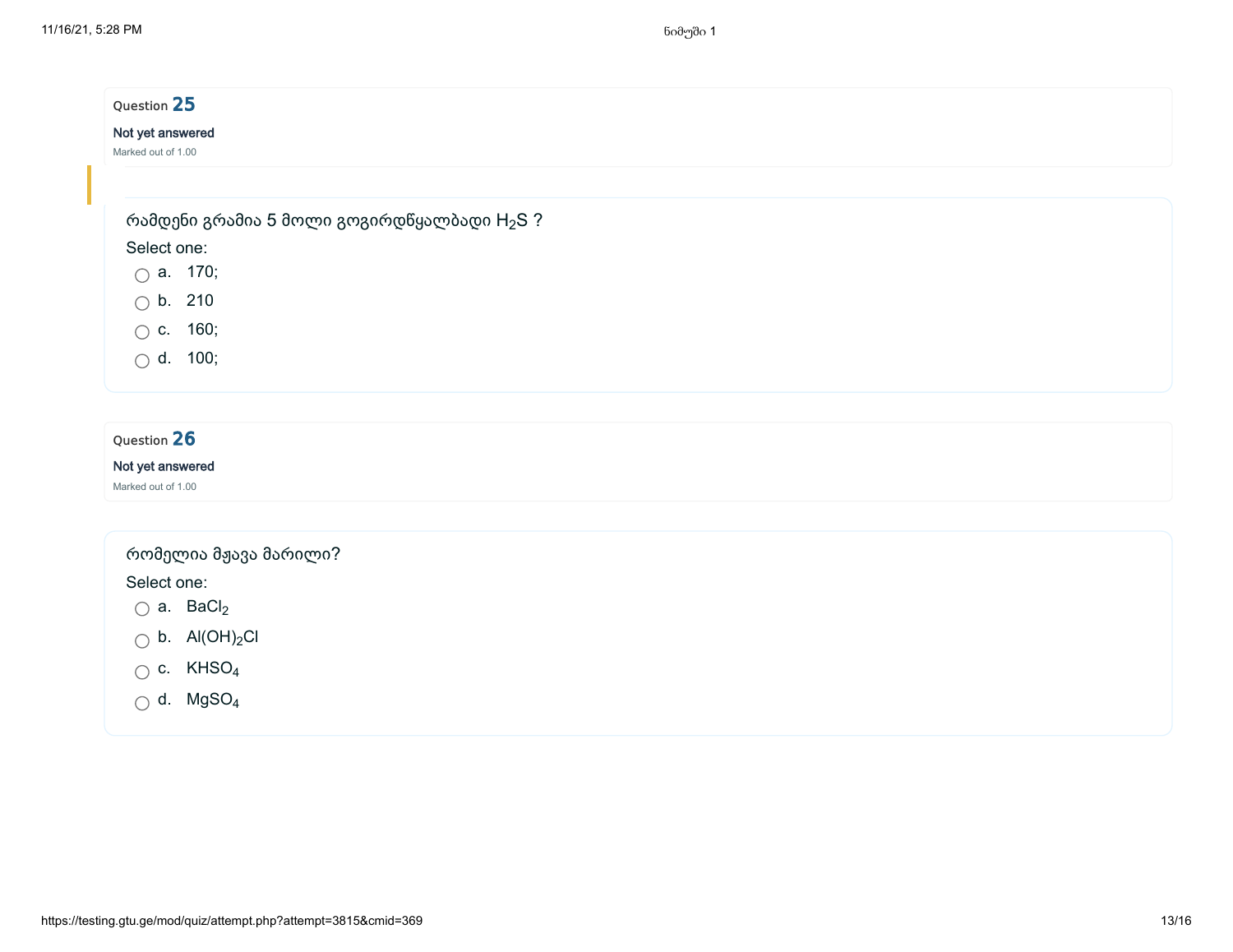| Question 27                                                 |  |  |
|-------------------------------------------------------------|--|--|
| Not yet answered                                            |  |  |
| Marked out of 1.00                                          |  |  |
|                                                             |  |  |
| რამდენ მოლეკულას შეიცავს 4 გ წყალბადი $H_2$ ?               |  |  |
| Select one:                                                 |  |  |
| $\bigcirc$ a. 3.01.10 <sup>23</sup> ;                       |  |  |
| $\circledcirc$ b. 9.03.10 <sup>23</sup>                     |  |  |
|                                                             |  |  |
| ◯ c. $6.02 \cdot 10^{23}$ ;<br>◯ d. 12.04 $\cdot 10^{23}$ ; |  |  |
|                                                             |  |  |

### Not yet answered

Marked out of 1.00

ნივთიერების რა რაოდენობას შეადგენს 67,2 ლ ჟანგბადი (ნ.პ.)

Select one:

a. 2,5 მოლი

- b. 2 მოლი;
- c. 0,5 მოლი;
- d. 3 მოლი;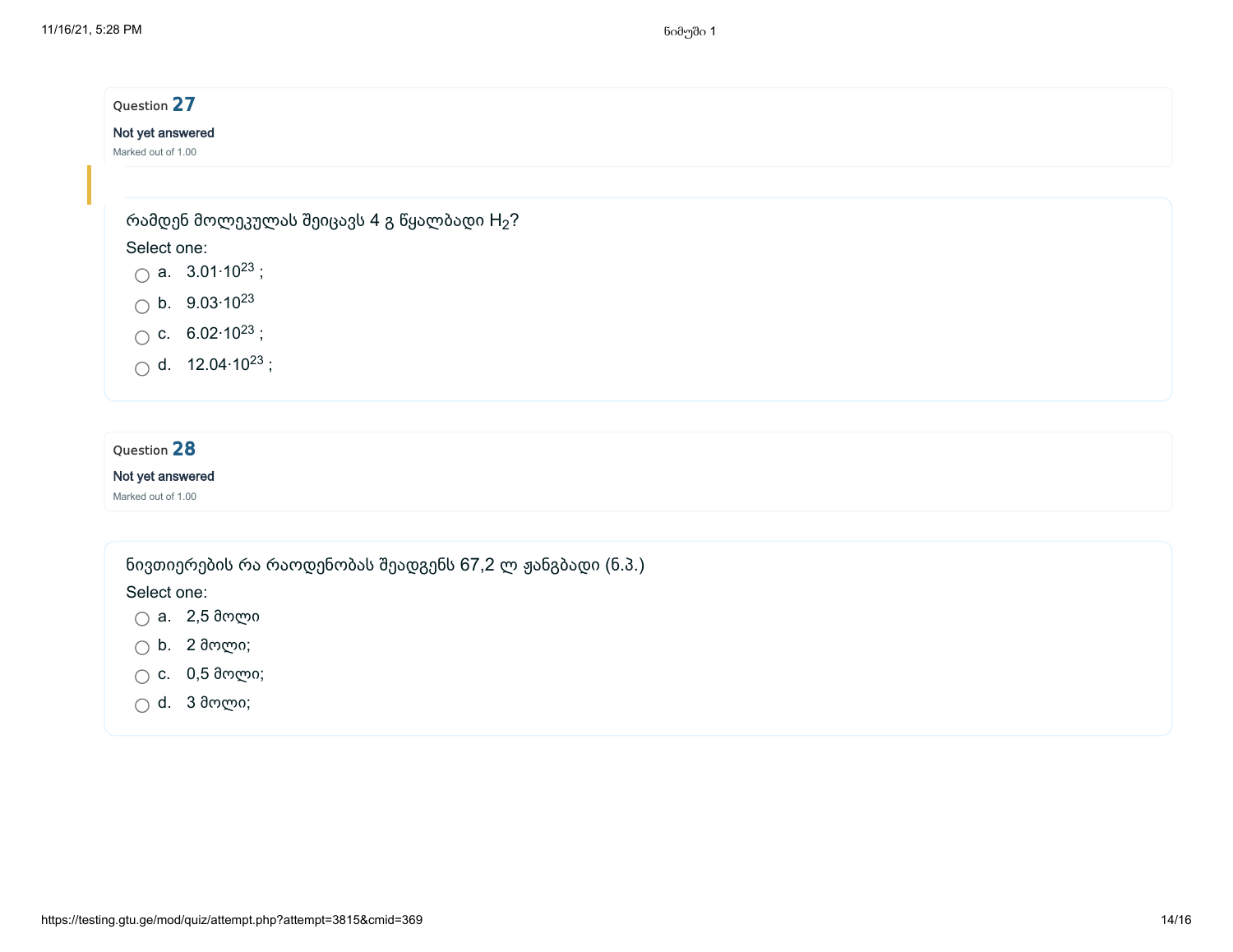| Not yet answered<br>Marked out of 1.00<br>რომელ რიგშია მხოლოდ სულფატები:<br>Select one:<br>$\bigcirc$ a. Na <sub>2</sub> SO <sub>3</sub> ; K <sub>2</sub> SO <sub>3</sub> ; CaSO <sub>3</sub><br>$\bigcirc$ b. Na <sub>2</sub> SO <sub>4</sub> ; CaSO <sub>4</sub> ; K <sub>2</sub> SO <sub>4</sub><br>$\bigcirc$ c. Na <sub>2</sub> S; K <sub>2</sub> S; CaS | Question 29 |  |
|---------------------------------------------------------------------------------------------------------------------------------------------------------------------------------------------------------------------------------------------------------------------------------------------------------------------------------------------------------------|-------------|--|
|                                                                                                                                                                                                                                                                                                                                                               |             |  |
|                                                                                                                                                                                                                                                                                                                                                               |             |  |
|                                                                                                                                                                                                                                                                                                                                                               |             |  |
|                                                                                                                                                                                                                                                                                                                                                               |             |  |
|                                                                                                                                                                                                                                                                                                                                                               |             |  |
|                                                                                                                                                                                                                                                                                                                                                               |             |  |
|                                                                                                                                                                                                                                                                                                                                                               |             |  |
|                                                                                                                                                                                                                                                                                                                                                               |             |  |

### Not yet answered

Marked out of 1.00

# ატომის რიგობრივი ნომერი გვიჩვენებს:

Select one:

- $\bigcirc$  a. ნეიტრონების რიცხვს;
- $\bigcirc$  b. ატომურ მასას;
- c. მასის დეფექტს
- $\bigcirc$  d. პროტონების რიცხვს;

 $\overline{\mathcal{R}}$